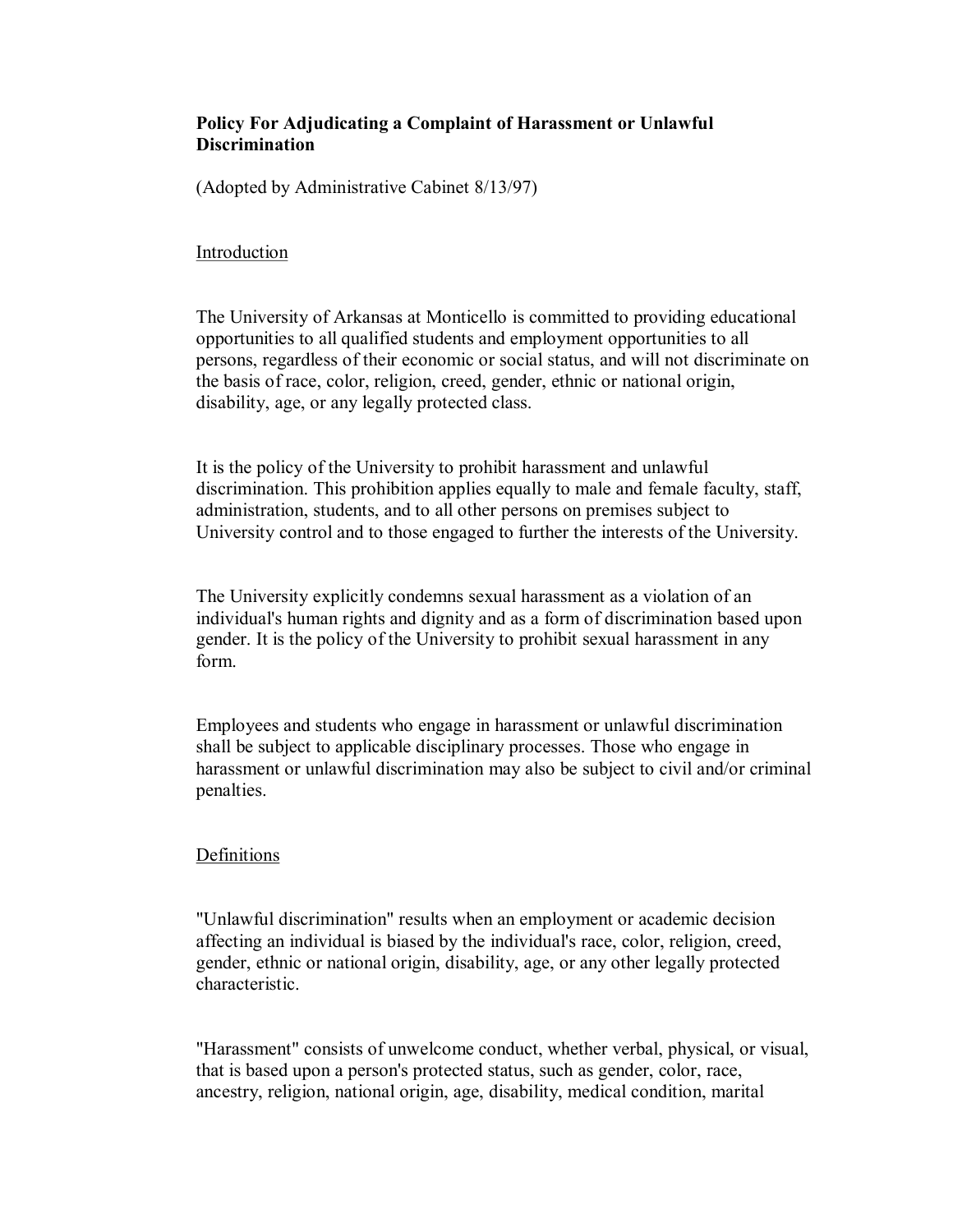status, veteran status, citizenship status, or other protected group status. Harassment includes conduct that denigrates or shows hostility or aversion toward an individual because of his/her protected status or that of his/her relatives, friends, or associates.

"Sexual harassment" deserves special mention, as it is a form of gender discrimination and consists of unwelcome sexual advances, requests for sexual favors, and other physical, verbal, or visual conduct based on gender. This conduct is unlawful when: submission to such conduct is made either explicitly or implicitly a term or condition of an individual's employment or educational benefits or services; submission to or rejection of such conduct is used as the basis for employment or academic decisions affecting the individual; or such conduct unreasonably interferes with an individual's professional or academic performance. Sexual harassment may include, but is not limited to, such actions as: sex-oriented verbal "kidding", "teasing", or jokes; foul or obscene language or gestures; display of foul or obscene printed or visual material; physical contact such as patting, pinching, or brushing against another's body; and demands for sexual favors.

### Complaint Procedures

The University seeks to eliminate harassment and unlawful discrimination by encouraging employees and students to promptly report problems or complaints. Any student or employee may contact the Human Relations Officer, Administration Building, 460-1033, to receive direction on the procedure to be followed in the resolution of a complaint.

Employee complaints. Employees are to follow the steps as outlined in this document.

1. Initial procedure. An initial course of action for any employee to take is to tell or otherwise inform the offending party that he/she considered the conduct

unwelcome and that it must stop. This course of action is especially important

in cases of less serious or non-physical harassment. In situations involving more serious or physical harassment, this course of action may not be feasible,

in which case the complainant can begin the process with the Informal Procedure.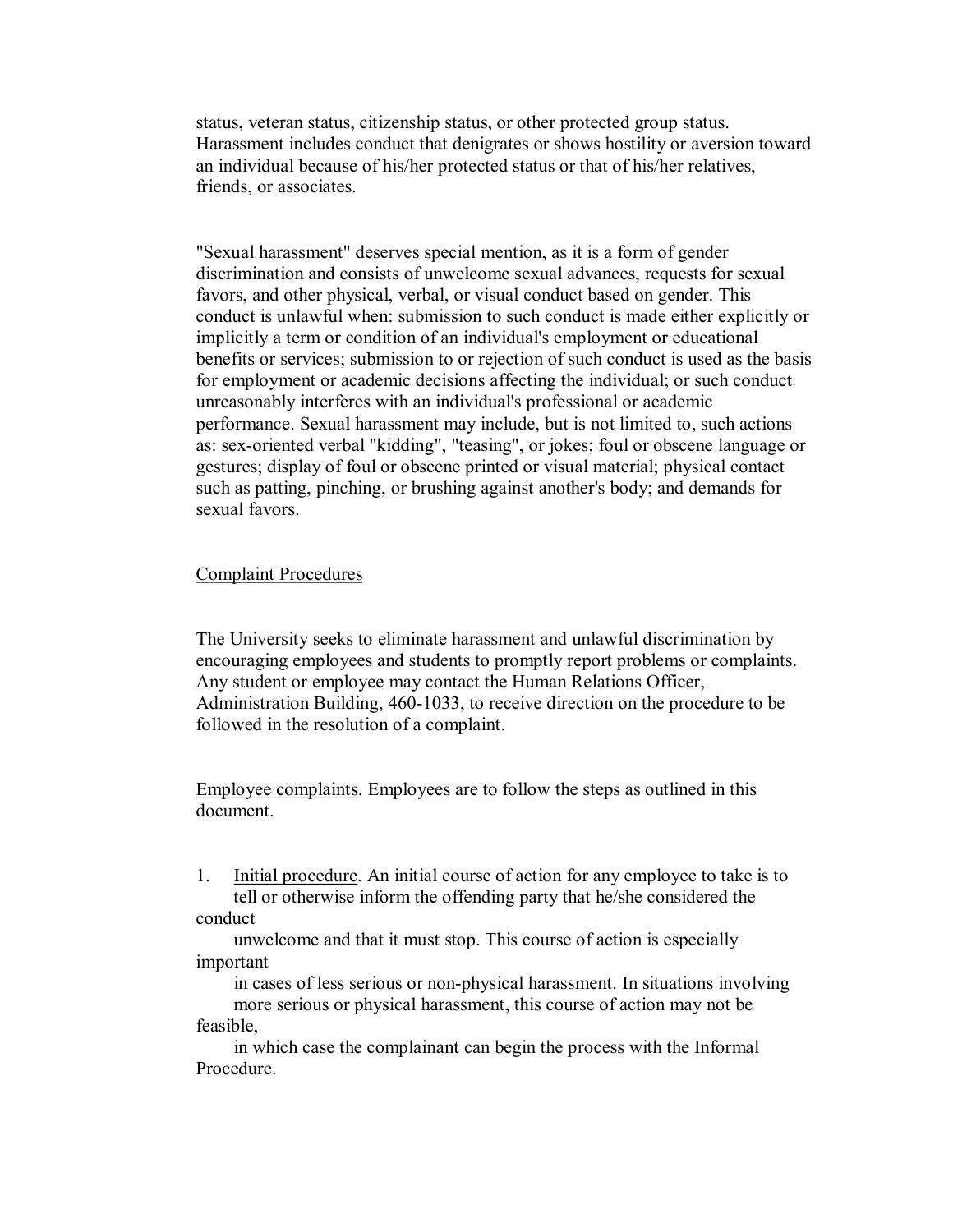2. Informal procedure. The goal of the informal complaint is to ensure that the alleged offending conduct ceases and that the matter is resolved promptly at the lowest possible level. No disciplinary action will be taken as a result of the informal complaint procedure.

Under the informal procedure, complaints should be made to the immediate supervisor of the complainant.\* The person receiving the complaint is to make

the Human Relations Officer aware of the complaint. The immediate supervisor

will assist the complaining employee in clarifying whether unlawful discrimination or harassment may be occurring and in determining options, including the pursuit of more formal action. The immediate supervisor will give assistance and offer suggestions as to how the issue might be resolved. The immediate supervisor may be asked to serve as a mediator to talk to the other person(s) to see whether an informal resolution of the issue can be reached.

\*In the event that the immediate supervisor is the subject of the complaint, the complaint shall go to the next level of supervision.

If resolution is reached under this process, no further action(s) will be taken, and the matter will be considered closed. No documentation will be placed in the permanent records of the employee(s), but documentation will be placed in a confidential file maintained in the Human Relations Office.

3. Formal Procedure. The filing of a written, signed complaint is required for the matter to be formally investigated and a determination made as to whether

harassment or unlawful discrimination has occurred.

\_\_\_\_\_\_\_\_\_\_\_\_\_\_\_\_\_\_\_\_\_\_\_\_\_\_\_

Formal complaints against faculty, staff, or administration should be submitted

to any Vice Chancellor within 30 calendar days of the most recent alleged conduct. The Vice Chancellor shall provide a copy of the complaint to the Human Relations Officer and to all other UAM Vice Chancellors.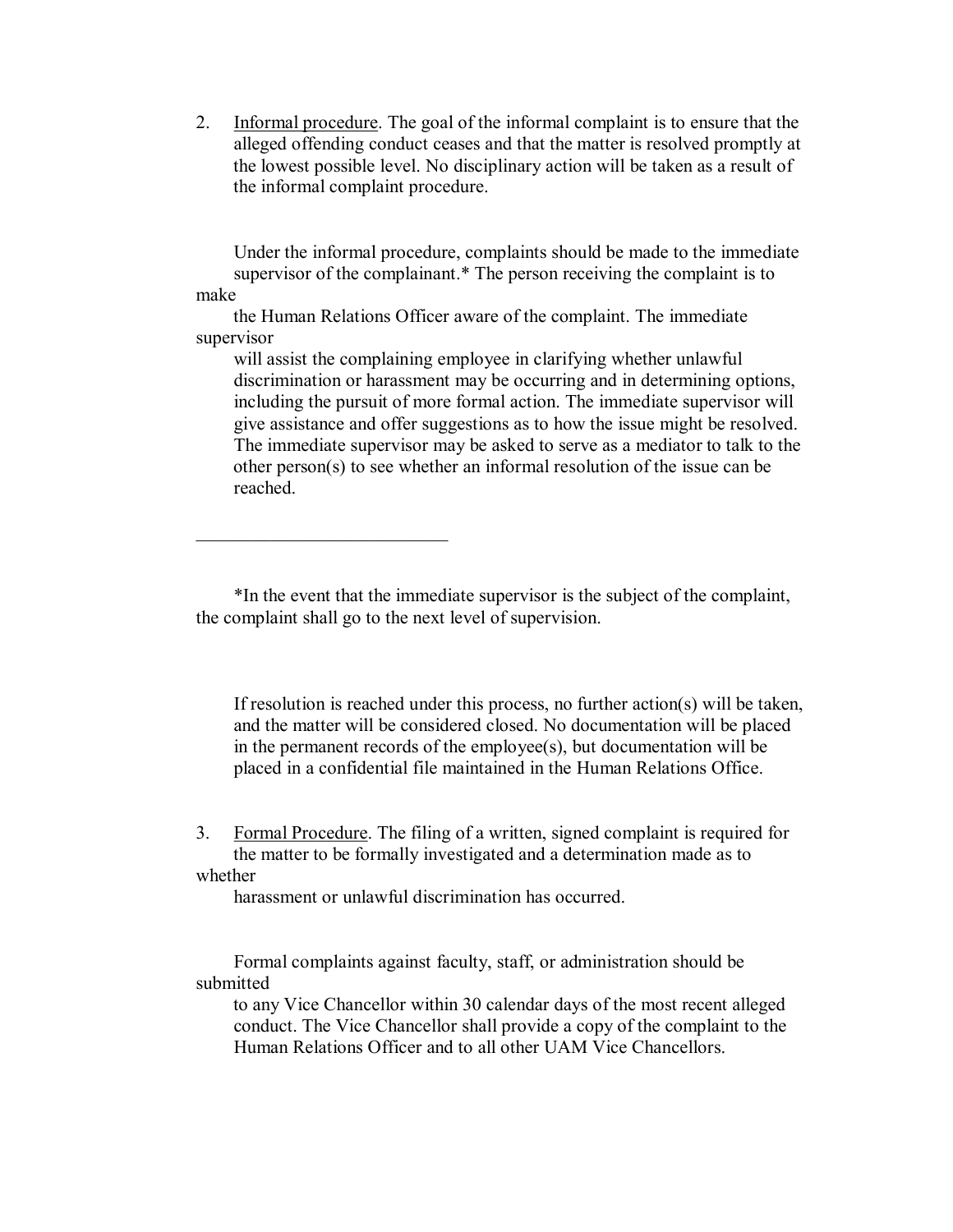Formal complaints of employees against students should usually be submitted

within 30 calendar days of the most recent alleged conduct to the Assistant Vice Chancellor for Student Services. Student offenses are to be processed through the procedures set forth in the discipline section of the UAM Student Handbook.

Formal complaints against faculty, staff, or administration are to be processed

as follows:

Upon receipt of the formal written complaint, the Human Relations Officer shall

provide a copy to the individual(s) against whom the complaint is lodged, together

with a copy of these procedures. From the Human Relations Committee, \*\* the

Officer shall select a panel of five individuals to conduct a full investigation into

the matter. In the event that the Human Relations Officer is the subject of the complaint, the Chancellor shall appoint a designee to serve in place of the

### Human

Relations Officer.

 $\overline{\phantom{a}}$  , where  $\overline{\phantom{a}}$  , where  $\overline{\phantom{a}}$  , where  $\overline{\phantom{a}}$ 

Within ten working days following its appointment, the panel shall make a written

report of its findings to the Human Relations Officer and shall submit to the Officer all evidence gathered in the course of the investigation. The Human Relations Officer may also interview the panel to discuss its findings.

\*\*The Human Relations Committee shall contain 12 employees, who shall be appointed by the Chancellor by September 1 each year and who shall serve as a resource pool. These Committee members shall be regular, full-time employees chosen from classified staff, non-classified staff, and faculty. The Human Relations Committee shall also contain student members appointed by the Chancellor; however, students shall not serve on the investigative panel.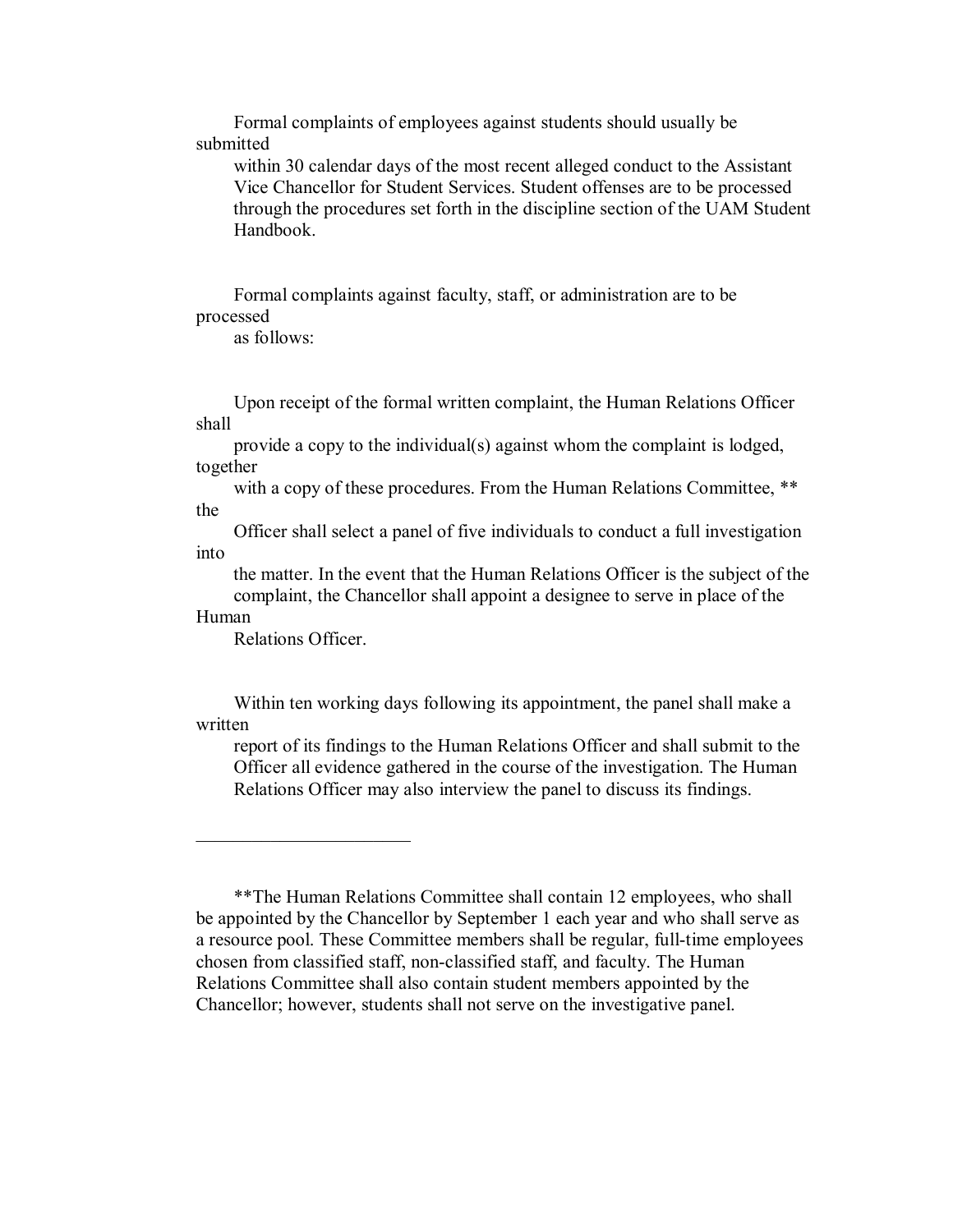After receipt of the panel's written report, the Human Relations Officer shall, within three working days, complete a review of the panel's findings, make a written recommendation to all UAM Vice Chancellors, and forward to the

Vice

Chancellors all the materials gathered.

Within three working days following receipt of the recommendation and materials, the Vice Chancellors shall confer; and the Vice Chancellor having supervision of the alleged perpetrator shall render a decision and take any

action

deemed necessary. Discipline may be imposed for inappropriate conduct without regard to whether the conduct constitutes a violation of the law and

even

if that conduct does not rise to the level of violation of this policy. The Vice Chancellors shall advise all interested parties in writing of the outcome, although

not necessarily all details of the actions the University has taken.

Within five working days of receiving written outcome of the Vice Chancellor's

decision, either or both parties to the complaint shall have the right to appeal the Vice Chancellor's decision or action to the Chancellor. If the complaint is against the Chancellor, the appeal shall go to the UA System President. The person to whom the appeal is made shall review all aspects of the case and decide the matter within five working days. The decision of this person shall be final pursuant to his/her delegated authority.

Via the formal procedure, if the charges are substantiated and actions are taken, then documentation pertaining to the complaint and actions taken will be placed in the permanent file of the employee(s) receiving the discipline.

If,

however, accusations are not confirmed and action is not taken, documentation

relating to the complaint will not be placed in any employee's permanent file but will be maintained in a confidential file in the Human Relations Office.

#### Disclosure

Throughout the complaint procedures, every possible effort will be made to ensure the confidentiality of the parties involved. However, the University's obligation to stop unlawful discrimination or harassment means that it cannot fail